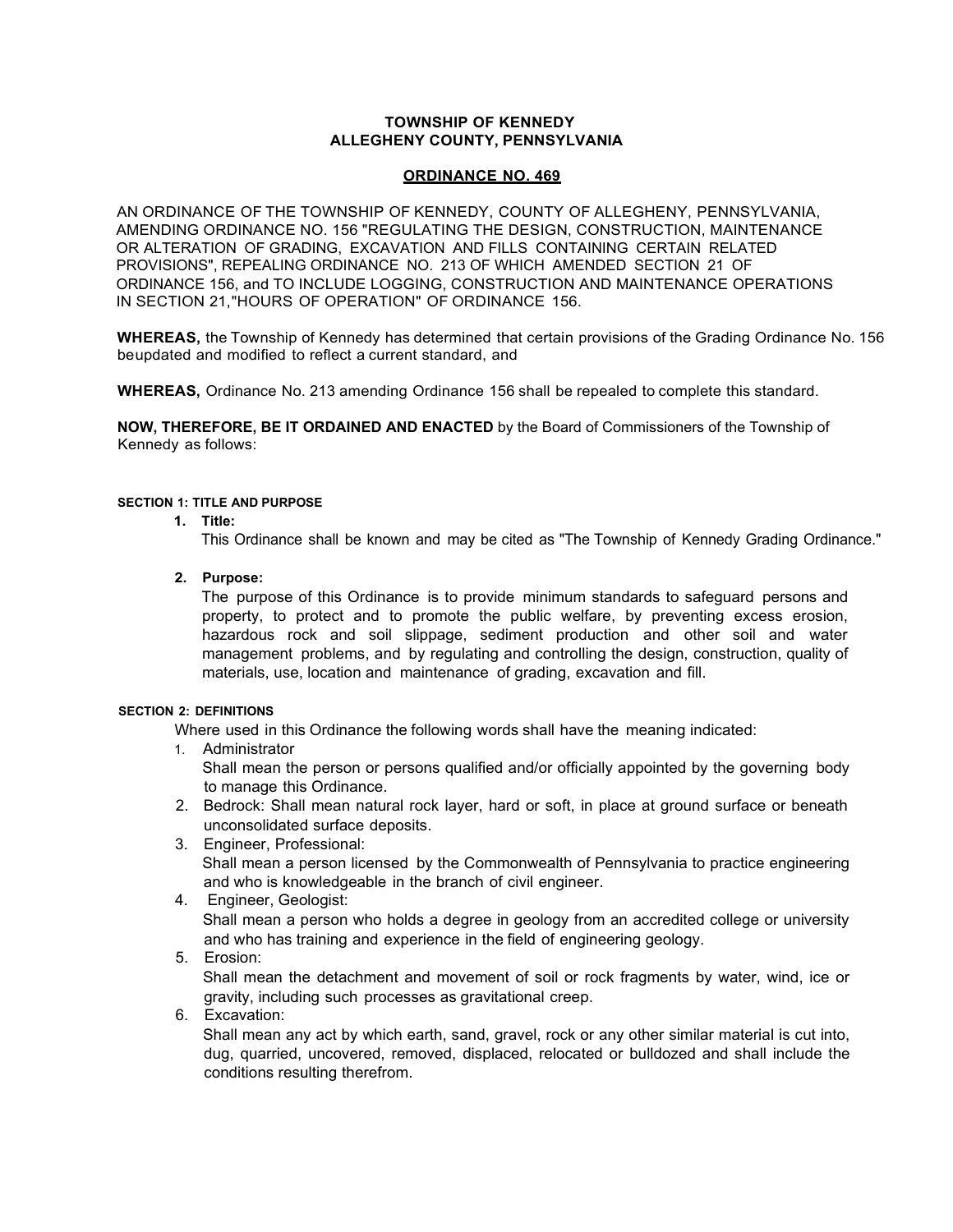7. Fill:

Shall mean any act by which earth, sand, gravel, rock or any other material is deposited, placed, pushed, dumped, pulled, transported or moved to a new location and shall include the condition resulting.

8. Governing Body:

Shall mean the Board of Commissioners of the Township of Kennedy.

9. Grading:

Shall mean excavation or fill or any combination thereof and shall include the conditions resulting from any excavation or fill.

10. Grading Permit:

Shall mean any permit required under these regulations.

11. Hazard:

Shall mean a danger or potential danger to life, limb, or health, or an adverse effect or potential adverse effect to the safety, use or stability of property, waterways, public ways, structures, utilities and storm sewers, including stream pollution.

12. His:

Shall mean a person, regardless of gender.

- 13. Operations: Shall mean any excavation, construction or maintenance activity to include logging.
- 14. Person:
- Shall mean a natural person but shall also include a partnership, corporation, trust or association.
- 15. Shall mean a lot, tract or parcel of land, or a series of lots, tracts, or parcels of land which are adjoining where grading work is continuous and performed at the same time.

# **SECTION 3: SCOPE**

A grading permit will not be required for any of the following situations:

- 1. Grading is limited to mining, quarrying or stockpiling of coal, rock, sand, aggregate or clay that satisfies requirements of regulations of the Commonwealth of Pennsylvania.
- 2. Excavation which does not exceed five (5) feet in vertical depth does not result in cut and/or fill slope steeper than three (3) horizontal to one (1) vertical and does not exceed the area of five-thousand (5000) square feet.
- 3. Fill amount which does not exceed five hundred (500) cubic yards on any one site.
- 4. Fill which is not intended to support structures and does not exceed feet in vertical depth at its deepest point measured from the top of such fill to the natural ground surface, the area of fill does not exceed five thousand (5,000) square feet, the surface of such fills do not have a slope at any point steeper that four (4) horizontal to one (1) vertical and does not obstruct a drainage course.
- 5. Grading which does not exceed new construction authorized by a building permit properly issued. Grading under the authorization of building permit should follow the standards and requirements of this Ordinance.
- 6. Soil excavated under the authorization of a building permit properly issued by the governing body which is temporarily stockpiled on the same site as excavation, provided, however, that if the material from such excavation is thereafter to be used for fill purposes for which a grading permit is required, such permit must be obtained prior to such use in accordance with the requirements of this Ordinance. In addition, if excavated material is stockpiled on a site for a period of longer than one hundred twenty (120) days, then a permit shall be necessary when disposing of the fill material.

# **SECTION 5: HAZARDOUS CONDITIONS**

Whenever the governing body, upon the recommendation of its Administrator, determines that any existing excavation, embankment or fill has become as hazard as defined in Section 2, the owner of the property upon which the excavation, embankment of fill is located, or other person or agent in control of said property, upon receipt of notice in writing from the Administrator, shall within the reasonable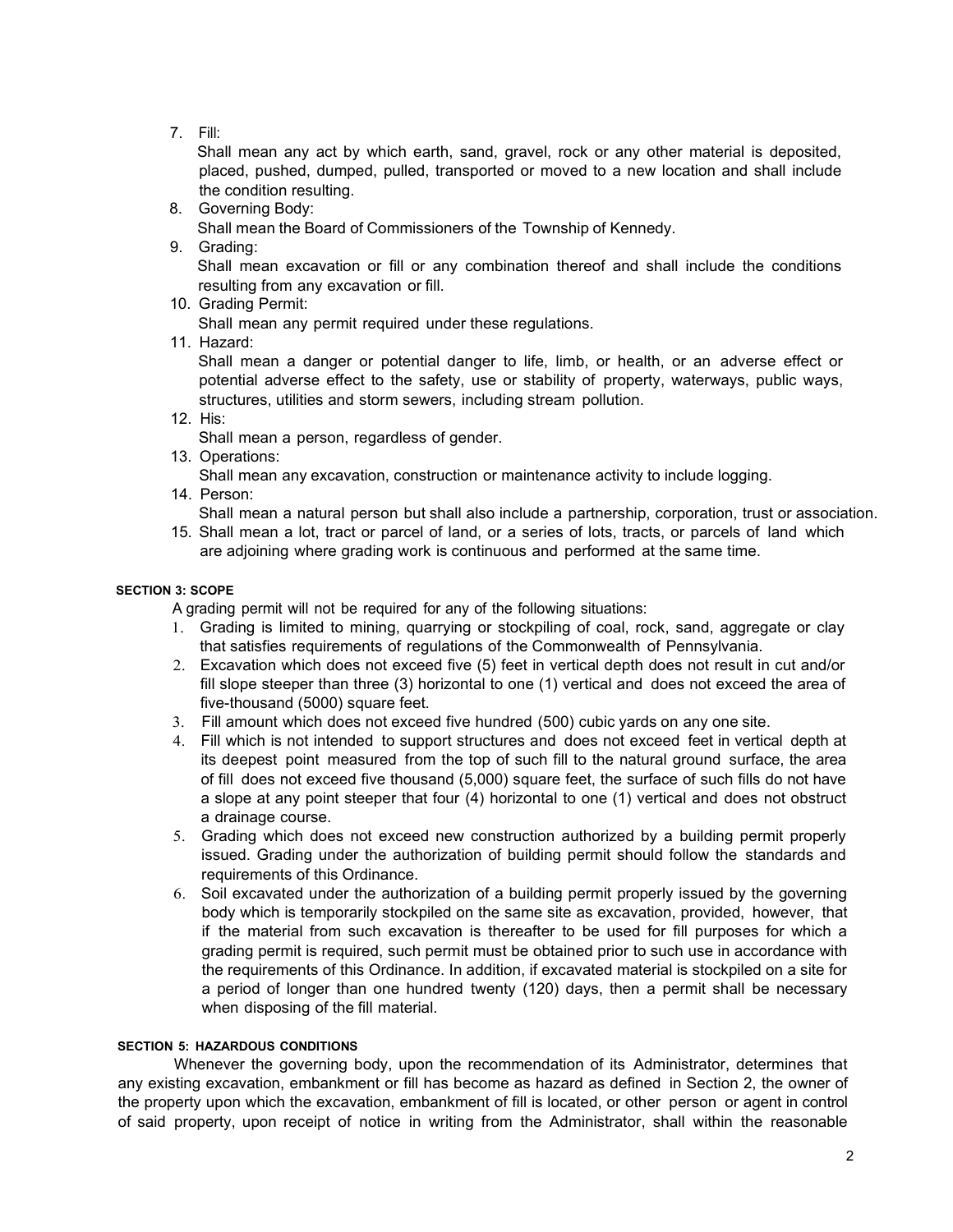period specified therein, repair, reconstruct or remove such excavation or remove such excavation, embankment or fill so as to eliminate the hazard.

If, after such notification, the property owner has not made the necessary repairs within the time adopted, then the governing body may direct government employees to make the required repairs and the cost thereof shall be borne by the property owner. The Township may take any necessary act to recover cost of any work done under this section including by a lien filed as provided by law.

#### **SECTION 6: APPLICATION: DUTIES OF ADMINISTRATOR**

Every applicant for a grading permit shall file a written application therefore with the Administrator in a form prescribed by the Administrator. Such application shall:

- 1. Describe the land on which the proposed work is to be done by lot, block, tract or street address, or similar description which will readily identify and definitely locate the proposed work.
- 2. Be accompanied by plans and specifications prepared, signed and sealed by a professional engineer giving a reasonable picture of the site and proposed soil erosion controls, if any. The Administrator may waive the preparation or approval and signature by the professional engineer, only when it is self-evident that the proposed work is simple, clearly shown on the plans submitted, and creates no potential nuisance to adjacent property or hazard, and does not include the construction of a fill upon which a structure may be erected. Such plans may include a description of the site proposed for grading; accurate location of lot, block, tract, street address; a location map or other similar information; a contour map showing the present contours of the land and the proposed contours of the land after completion of the proposed grading; and a plan showing cross sections of the proposed cut or fill which show the method of benching both cut and/or fill. In addition, a plot plan may show the location of the grading, boundaries, lot lines, neighboring streets or ways, buildings, surface and subsurface utilities and waterways. In addition, plans may include a description of the type and classification of the soil; details and location of any proposed drainage structures and pipes, walls and cribbing; seeding locations and schedules; debris basins, diversion channels; nature of fill material and such other information as the Administrator may need to carry out the purposes of this Ordinance. All plans shall be dated and bear:
	- a. The name and seal of the professional engineer who prepared the same;
	- b. The name of the applicant; and
	- c. The owner of the land
- Plans shall be submitted in triplicate, one seal of which shall be of reproducible nature.
- 3. State the estimated dates for the starting and completion of grading work.
- 4. State the purpose for which the grading application is filled.

In no case shall the Administrator require more than minimum adequate standards, as recommended by governmental agencies, professional engineers or engineering geologists, and other requirements specified in this Ordinance, for issuing a grading permit.

#### **SECTION 7: COMPLETION AND PERFORMANCE GUARANTEE**

Before issuance of a grading permit, the applicant shall post a bond, corporate surety or other approved security in the amount of ten percent (10%) of the estimated cost of the grading work and erosion control facilities proposed for the permit to guarantee said work and facilities in a satisfactory manner and meeting the requirements of this Ordinance, including the street cleaning and maintenance requirements of Section 22. No bonds shall be required if another bond or other approved security is posted for construction and/or site improvements. When all requirements of this Ordinance have been met and the work has been completed in a satisfactory manner, including the street cleaning and maintenance requirements of Section 22, the full amount of security shall be returned to the person posting said security.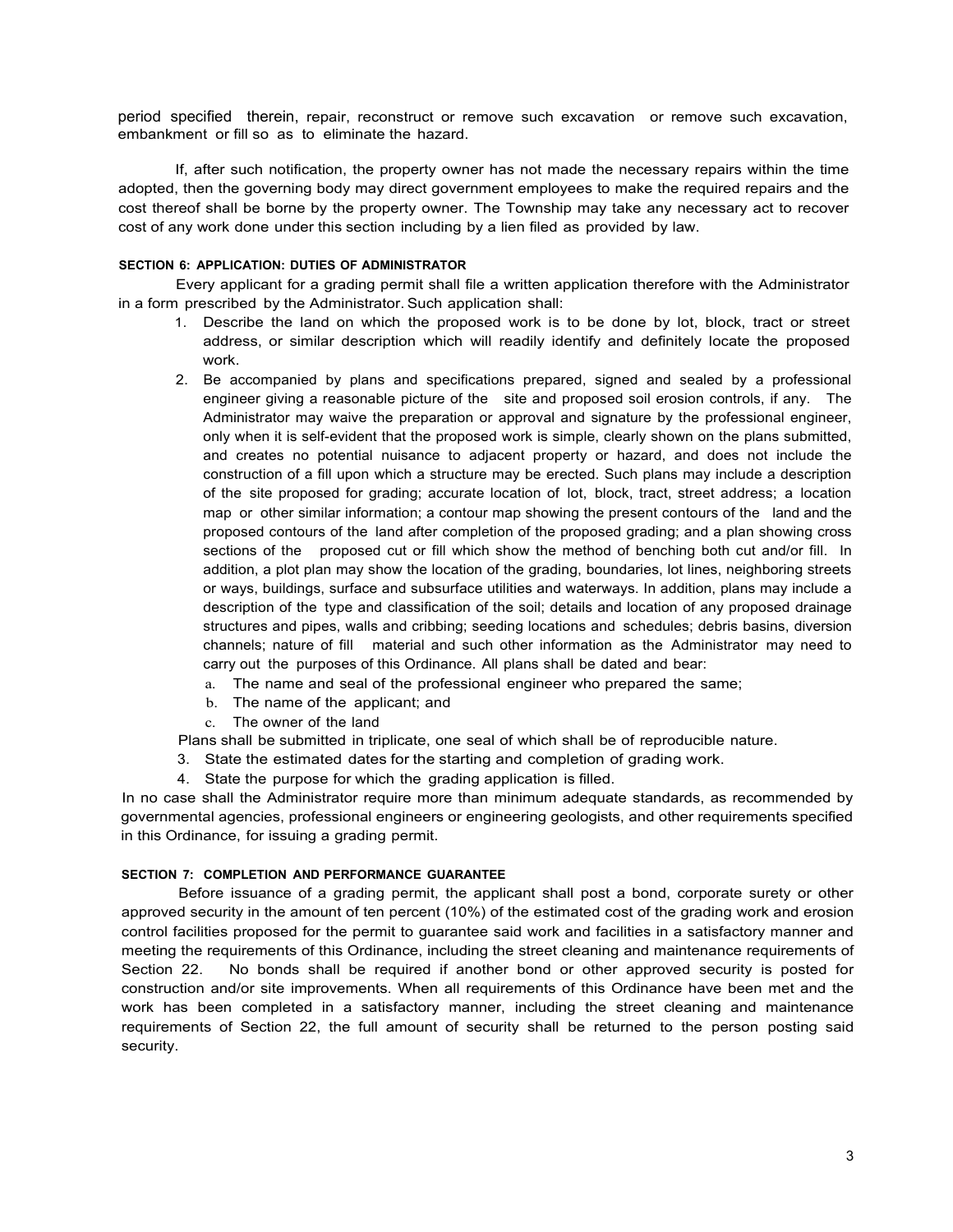#### **SECTION 8: SPECIAL AGREEMENT**

A formal agreement may be required by the Board of Township Commissioners stipulating certain agreed upon conditions over and above those required by this grading Ordinance in the event that the permit holder will disturb more than one (1) acres or grade more than 10,000 cubic yards. Said agreement shall be prepared by the permit holder at his own cost and expense and shall be approved as to form by the Township Solicitor and as to content by the Board of Township Commissioners.

#### **SECTION 9: EXPIRATION OF PERMIT**

Every grading permit shall expire by limitation and become null and void if the work authorized by such permit has not been commenced within one (1) year or is not completed within three (3) years from the date of issue, provided that the governing body, action upon the recommendation of the Administrator, may, if the permit holder presents satisfactory evidence that unusual difficulties have prevented work being started or completed within the specified time limits, grant a reasonable extension of time; and provided further, that the application for the extension ohime is made before the date of expiration of the permit. Any physical changes in the site such as surface water drainage, soil and bedrock dislocations, alteration of groundwater discharge or any other natural or manmade modification which would cause a doubt to be cast upon the feasibility of the contents of the original permit approval, must be reported to the Administrator in the intervening period between approval of permit and completion of the project.

### **SECTION 10: DENIAL OF PERMIT: APPEAL**

When the requirements of this Ordinance for obtaining a permit have been met, the Administrator shall approve the proposed plan and grant a grading permit to the applicant. Approved work may then start. However, when in the opinion of the Administrator, work proposed by the applicant is likely to endanger any property or person, or any street or alley, or create hazardous conditions; the grading permit shall be denied. In determining whether the proposed work is likely to endanger property of streets or alleys, or create hazardous conditions, the Administrator shall give due consideration to: Possible saturation of rains, earth movements, run-off surface waters and subsurface conditions such as the stratification and faulting of rock, aquifers, springs and the nature and type of the soil or rock.

The governing body shall consider within 15 days appeals from the provisions of these regulations or from the denial by the Administrator, and the governing body within 30 days shall consider alternate methods, standards or materials proposed by the developer when in his opinion strict compliance with the provisions of these regulations is unnecessary. Any applicant or permit holder shall have the right to appeal to any court of competent jurisdiction from any decision of the governing body.

### **SECTION 11: INSPECTION OF GRADING**

The Administrator shall make the inspections hereinafter required and shall either approve that portion of the work which has been completed or notify the permit holder wherein the same fails to comply with the provisions of this grading Ordinance.

- 1. Grading and drainage plans approved by the Administrator shall be maintained at the site during the progress until the work has been approved.
- 2. The permit holder shall submit to the Township an As Built Drawing of the project before the issuance of a grading certificate of completion.
- 3. The permit holder shall notify the Administrator in order to obtain inspections in accordance with the following schedule and such notification shall be made by the permit holder at least 24 hours before the inspection is to be made.
	- a. Initial Inspection-When work is about to be commenced.
	- b. Rough Grading-When all rough grading has been completed.
	- c. Drainage Facilities-All drainage facilities that connect to or shall become public drainage facilitiesshall be continuously inspected during construction.
	- d. Additional Inspection-When in the opinion of the Board of Commissioners other inspections are necessary.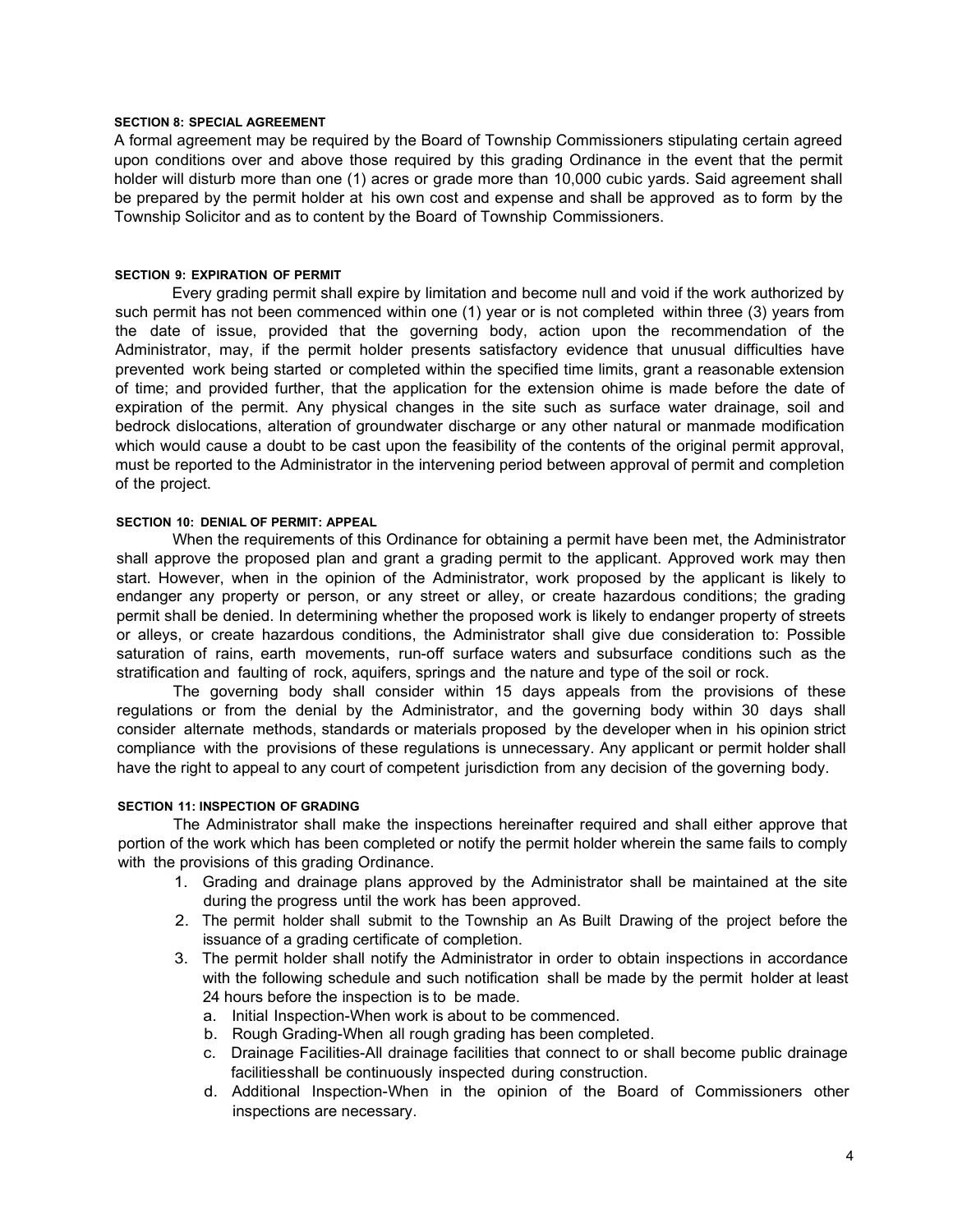- e. Final Inspection-When all work, including the installation of all drainage, landscaping and other structures has been completed.
- 4. If at any stage of the work, the Board of Commissioners shall determine by inspection that the nature of the excavation is such that further work as authorized by an existing permit is likely to endanger any property or streets or alleys or create hazardous conditions, the Administrator may require, as a condition to allowing the work to be done, that such reasonable safety precautions be taken as the Administrator considers advisable to avoid such likelihood of danger.

Safety precautions may include, but shall not be limited to, specifying a flatter exposed slope, construction of additional drainage facilities, berms, terraces, compaction, cribbing or walls.

# **SECTION 12: STANDARD FOR EXCAVATION**

- 1. Maximum slope steepness of a cut should be three (3) horizontal to one (1) vertical for minimizing erosion and landslide hazard. However, a governmental review agency, professional engineer or engineering geologist may recognize the types of soils on the site to be graded. Maximum slopes can then be determined as follows:
	- a. Landslide-prone soils where slopes greater than twenty-five percent (25%) shall have cut slopesno steeper than three (3) horizontal to one (1) vertical.
	- b. Landslide-prone soils where slopes are less than twenty-five percent (25%) shall have cut slopes no steeper than two (2) horizontal to one (1) vertical.
	- c. Soils which are not or have a low probability of being landslide-prone shall have a slope nosteeper than one-and one-half  $(1 \frac{1}{2})$  horizontal to one  $(1)$  vertical.
- 2. Cut slopes which are steeper than those specified above may be allowed under a grading permit, provided one or both of the following is satisfied:
	- a. The material in which the excavation is made is sufficiently stable for recognized soil conditions on the site. A written statement, signed and sealed by a professional engineer, stating that the steeper slope will have sufficient stability and the risk of creating a hazard will be slight, must be submitted to the Administrator.
	- b. A retaining wall or other approved support, designed by a professional engineer and approved by the Administrator, is provided to support the face of excavation.
- 3. The top or bottom edge of slopes shall generally be set back from adjacent property lines or street right-of-way lines in order to permit the normal rounding of the edge without encroaching on the abutting property or street.

#### **SECTION 13: STANDARDS FOR FILLS**

- 1. No fill should be placed over trees, stumps or other material which could create a hazard. Instead, such materials may be buried in natural ground where no structures will be build or hazard created. Limbs can be chipped and mixed with the topsoil.
- 2. All fills should be compacted to provide stability of fill material and to prevent undesirable settlement or slippage.
- 3. Clean soil or earth should be placed over the top and exposed surfaces of the fill to a depth sufficient to conceal all materials used in the fill other than clean soil or earth. If the filling operation is intermittent, the top and exposed surfaces of the fill should be so covered at the completion of each lift.
- 4. The top or bottom edge of slopes should generally be set back *three {3} feet* from adjacent property lines or street right-of-way lines in order to permit the normal rounding of the edge without encroaching on the abutting property or street.

## **SECTION 14: STANDARDS FOR MINIMIZING EROSION AND SEDIMENT**

Guidelines for minimizing erosion and sediment in the Pennsylvania Department of Environmental Protection Erosion and Sediment Pollution Control Program Manual, latest edition, should be followed. One or a combination of guidelines should be used to minimize hazard, depending on site conditions and proposed grading. However, the Administrator may approve grading plans not meeting guidelines of the Manual if proposed grading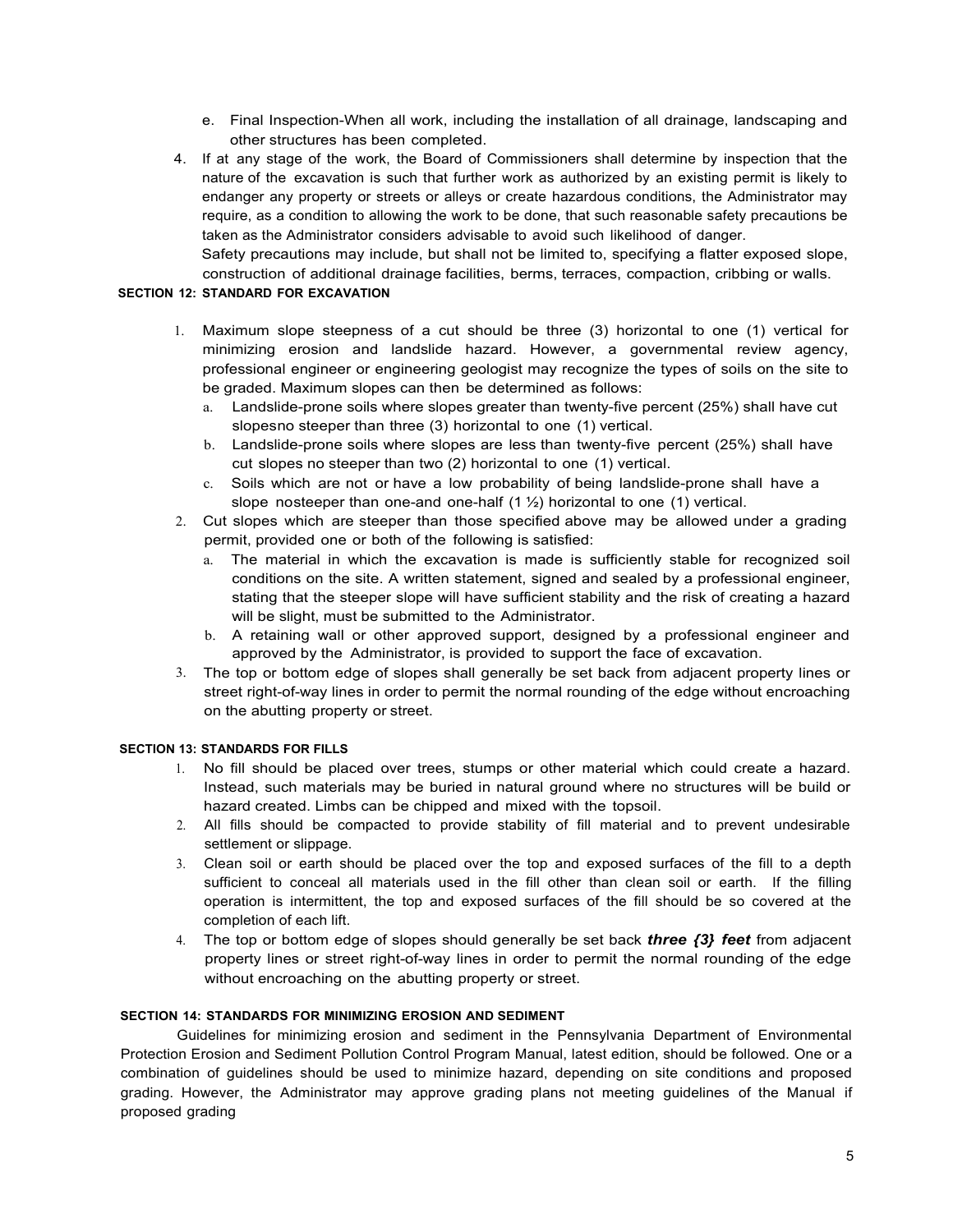will not constitute a hazard. Government and/or engineering reports should be used as evidence that proposed grading will not constitute a hazard.

### **SECTION 15: GENERAL REQUIREMENTS**

- 1. A fence not less than four (4) feet in height, of the design approved by the Administrator and meeting requirements of the Zoning Ordinance shall be placed at the top of all new cuts and fills made after the date of enactment of this grading Ordinance when the cuts or fill slopes are steeper than two (2) horizontal to one (1) vertical.
- 2. The owner of a property shall be responsible to protect and clean up lower properties of silt and debris washing from his property as a result of the grading of his property.
- 3. In order to prevent the denuding of the landscape, wherever practical, large trees and other natural features constituting important physical or aesthetic and economic assets to existing or impending development shall be preserved.
- 4. All topsoil shall be removed from the area to be graded and stockpiled and preserved for possible re- use on the site before other excavation is started.

# **SECTION 16: RETAINING WALLS**

- 1. Definition of Retaining Wall: A structure composed of concrete, steel, or other approved buildingmaterial constructed for the purpose of supporting a cut or filled embankment.
- 2. If a retaining wall is constructed to satisfy a requirement of this Ordinance, a building permit, as provided for by other municipal regulations, shall not be required.
- 3. In general, where a wall is replacing an exposed slope, the vertical face of the wall shall be three (3)feet back from the adjoining property.
	- a. A special exception to this requirement may be applied for and granted by the Administrator if it can be satisfactorily demonstrated that such a variance is necessary to insure normal use of the property, i.e. for a sideline driveway.
	- b. The requirements of this paragraph may also be set aside when the proposed retaining wall is a joint venture between adjacent property owners, and appropriate documents so stating are filed with the application for the permit.
- 4. Retaining walls shall be designed and constructed in accordance with sound engineering practice by a professional Engineer, registered to practice in the Commonwealth of Pennsylvania.

## **SECTION 17: DRAINAGE PROVISIONS**

Adequate provisions shall be made to prevent any surface or subsurface waters from damaging:

- a. The cut face of an excavation;
- b. The sloping surface of a fill; and
- c. Adjacent property affected by the change in the existing natural run-off pattern.

#### **SECTION 18: MAINTENANCE**

- 1. The owner of any property on which an excavation or fill has been made shall maintain in good condition and repair the excavation or fill permitted, and also all retaining walls, cribbing, drainage structures, fences, ground cover, and any other protective devices as may be a part of the permit requirements.
- 2. If, at any time subsequent to the completion of the grading work, the cut face of fill slope shall evidence signs of deterioration, erosion or other evidence which might be detrimental to the properties above and below the grading site, the Board of Commissioners, upon the recommendation of its Administrator, may direct the property owner to take necessary remedial steps in accordance with sound engineering practice to restore the grading to a safe condition, and to do so in a reasonable period of time.

3.The grading certificate of completion may, at any time, be revoked by the Board of Township Commissioners, upon the recommendation of the Township Engineer and/or Administrator, where the conditions of the permit are not being observed, the covered by the certificate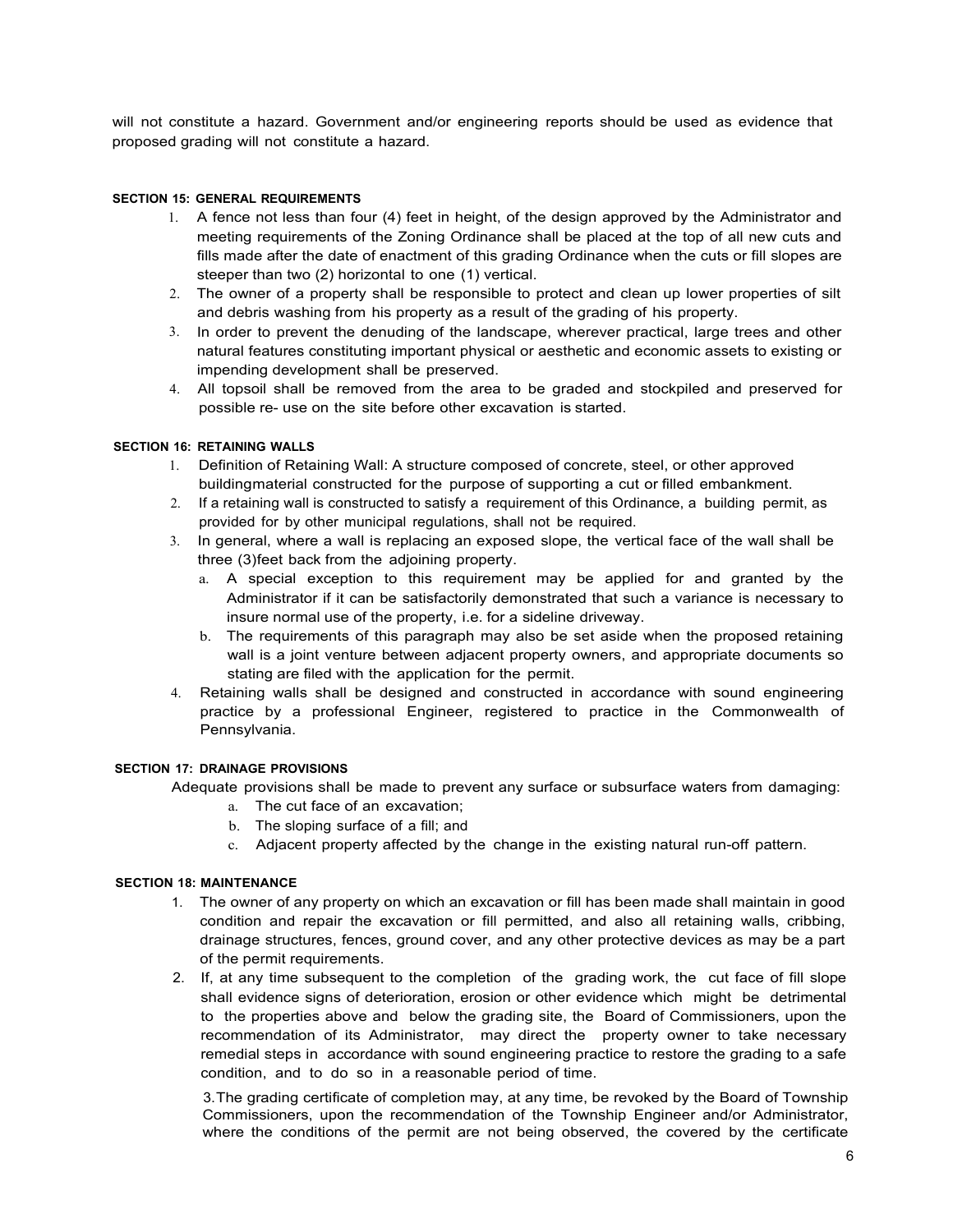has been materially extended or altered without a permit to do so, or conditions exist which prejudice the health, safety and welfare of any person, persons or property. Before such revocation, the Administrator shall first give written notice to the permit holder and to the owner of the property involved, specifying the defect or unsatisfactory condition involved, and advising that unless such defect or unsatisfactory condition is remedied, the certificate shall be revoked. If the defect or unsatisfactory condition is remedied within thirty (30) days of notice to the owner to correct same, the certificate shall not be revoked.

If the permit holder shall fail to correct such defect or unsatisfactory condition within such thirty (30) day period, the Township may undertake the necessary work and the costs thereof shall be borne by the permit holder and collected in any manner authorized by law, including the imposition of a lien against the property. The time limit herein provided may be extended by the Administrator for good cause shown.

#### **SECTION 19: LIABILITY**

Neither the issuance of a permit under the provisions of this article, nor the compliance with the provisions hereto of with any condition imposed by the building official hereunder, shall relieve any person from any responsibility for damage to persons or property resulting therefrom, or as otherwise imposed by law, nor impose any liability upon the County for damages to persons or property.

## **SECTION 20: VIOLATION AND PENALTIES**

No person shall construct, enlarge, alter, repair or maintain any grading, excavation or fill, or cause the same to be done contrary to or in violation of any provision of this Ordinance.

When written notice of any of the provisions of this Ordinance has been served by the Administrator or any person, such violation shall be discontinued immediately or within a reasonable time limit specified in such notice. If violation is not discontinued, or extends beyond the specified time limit, the Administrator shall revoke the grading permit and the violation is subject to fine.

Any person violating any of the provisions of this Ordinance shall be liable on conviction thereof to a penalty not exceeding \$300.00 per day for each and every offense. Whenever such person shall have been notified by the Administrator by service of summons in a prosecution or in any other way that he is committing such violation after such notification, shall constitute a separate offense punishable by a like fine or penalty. Such fines or penalties shall be collected as like fines or penalties are now by law collected.

## **SECTION 21: HOURS OF OPERATION**

Excavation, construction and maintenance operations of any kind, to include Logging operations are permitted only during the daytime hours from 7:00am to 7:00pm, Monday through Friday; 8:00am to 7:00pm Saturdays between March 15<sup>th</sup> and October 31<sup>st</sup>. No operations are permitted on Sunday and Holidays.

Excavation, construction and maintenance operations of any kind, to include Logging operations are permitted only from 8:00am to 5:00pm, Monday through Saturday between November 1<sup>st</sup> and March 14 th•. No operations are permitted on Sunday and Holidays. Emergency operations may be authorized and a permit issued by the Administrator at any time.

## **SECTION 22: STREET CLEANING AND MAINTENANCE**

- 1. In the event that earth, dust, powder, mud, sludge, or any other debris from an operation involved in the permit accumulates in or on any street, catch basin or sewer line, the transporter and/or applicant/landowner shall be required to remove immediately upon notification by the Township Administrator.
- 2. Due to various types of construction and weight limits on streets within the Township, restrictions upon the size, type and number of pieces of equipment to be used, including trucks on public streets or thoroughfares will be made by the Administrator.
- 3. In the event the permit holder causes any damage to any street as a result of its operation, he shall repair same to the satisfaction of the Administrator.